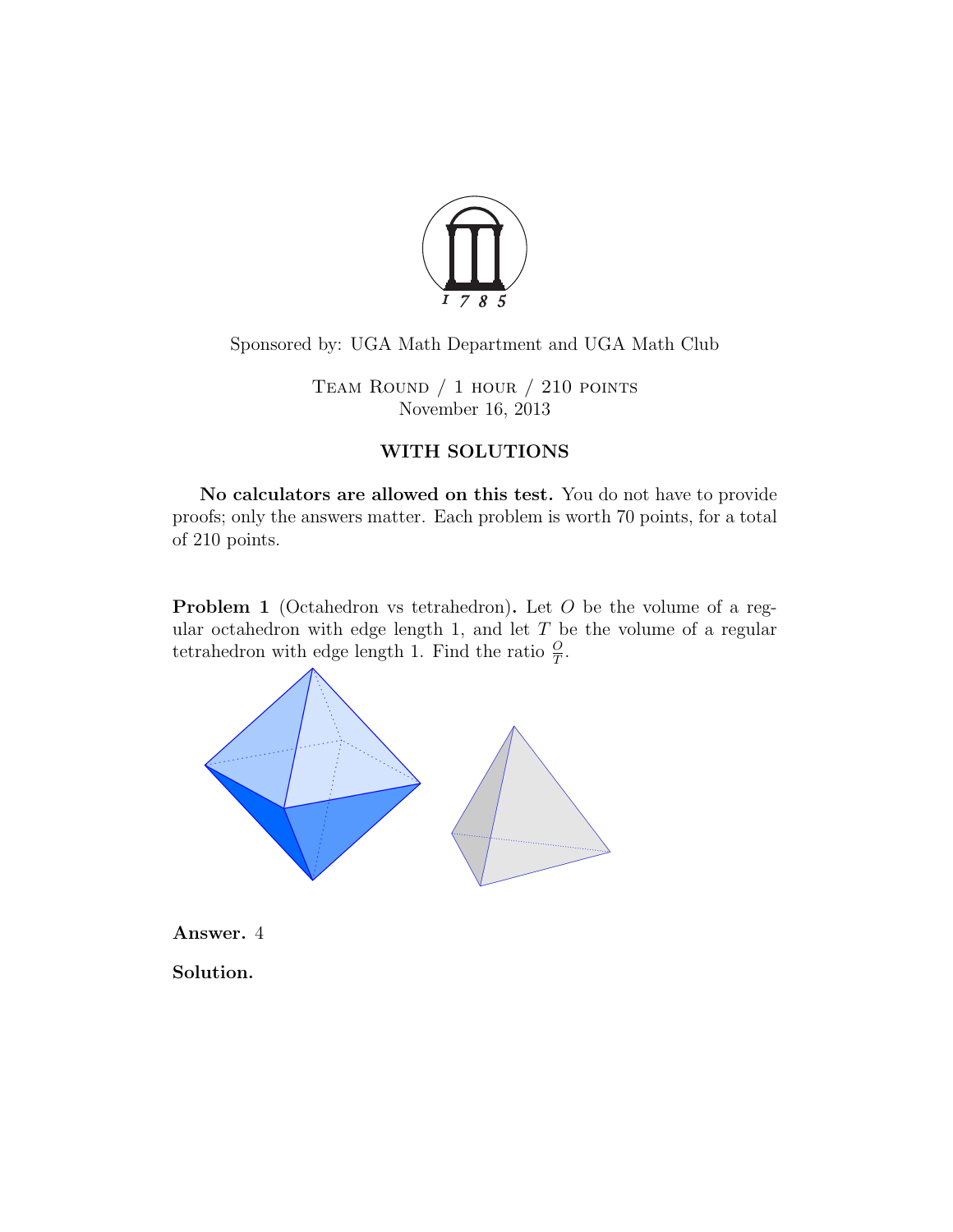

The key to the problem is to start with a tetrahedron of edge length 2. On each triangular face, connect the midpoints of the sides. These lines partition the tetrahedron into 4 tetrahedra of edge length 1 and an octahedron of edge length 1. We let

- $T_2$  = volume of tetrahedron of edge length 2*,*  $T =$  volume of tetrahedron of edge length 1,
- *O* = volume of octahedron of edge length 2*.*

Then  $T_2 = 2^3 \cdot T$ , and  $T_2 = 4T + O$ . Hence,  $O = 4T$ , and  $\frac{O}{T} = 4$ .

Problem 2 (Nonstandard primes). By a binary string, we mean a finite nonempty sequence of 0s and 1s, with no leading 0s unless the string consists only of 0. Listing strings by length, the first few examples are thus 0, 1, 10, 11, 101,  $\dots$  We define **non-carry addition**  $(+)$  and **non-carry multiplication**  $(\times)$  of binary strings by the usual grade-school algorithms for addition and multiplication but systematically ignoring carries. For example,  $1 + 1 = 0$  with our definition, and

|       |       |          | 10101    |
|-------|-------|----------|----------|
|       |       | $\times$ | 1101     |
| 10101 |       |          | 10101    |
| 1101  | while |          | 00000    |
| 11000 |       |          | 10101    |
|       |       |          | 10101    |
|       |       |          | 11101001 |

A prime is a binary string with more than one digit which cannot be written as a non-carry product except as  $1 \times$  itself or itself  $\times$  1. For example, 10 and 11 are prime, but 11101001 is not.

How many primes are there with exactly six digits?

Answer. 6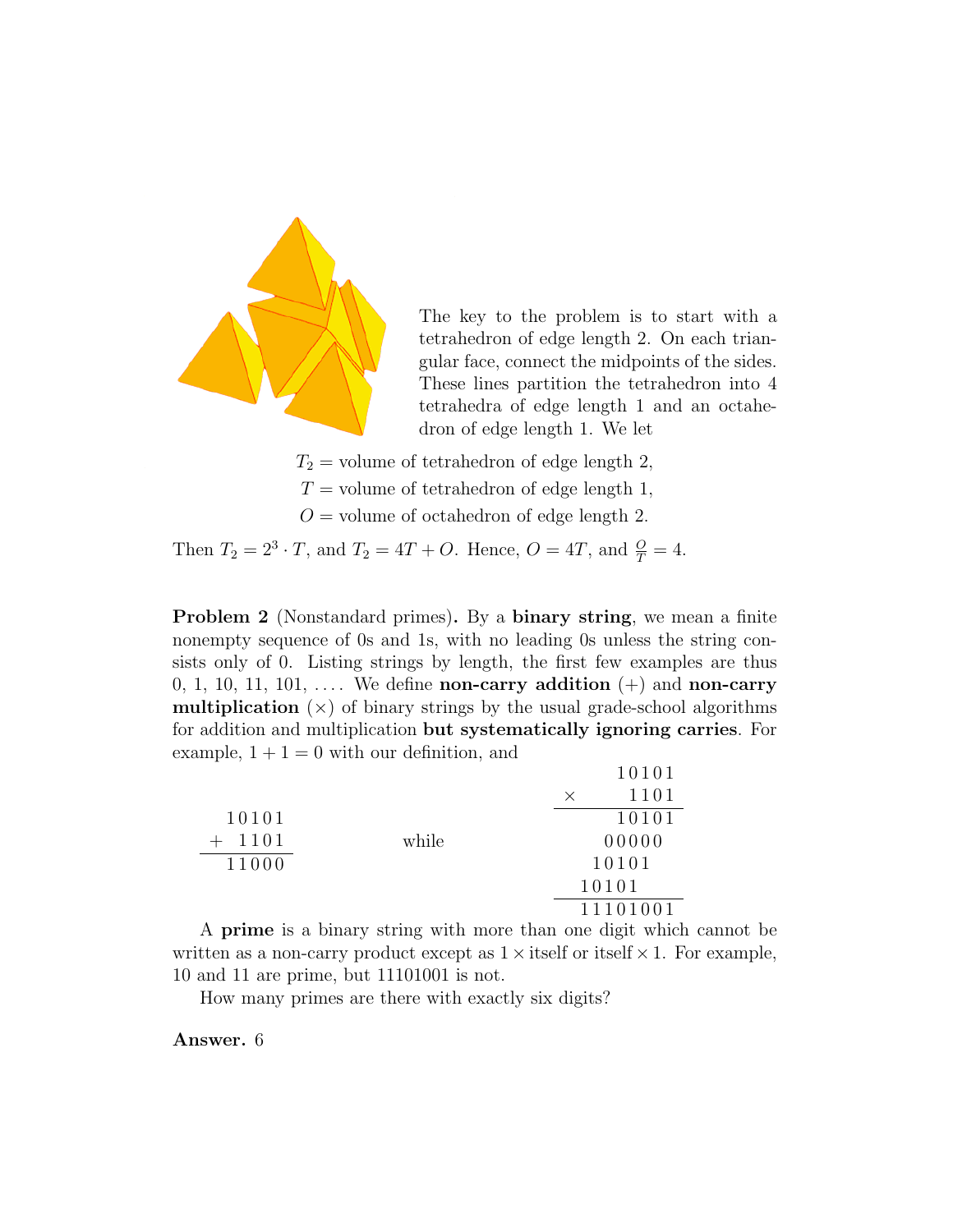**Solution.** To each binary string  $a_d a_{d-1} a_{d-2} \cdots a_1 a_0$ , we associate the polynomial  $a_d x^d + a_{d-1} x^{d-1} + \cdots + a_1 x + a_0$ . Then the rules for addition and multiplication correspond precisely to the rules for addition and multiplication of polynomials, except that addition and multiplication is always done modulo 2. For example,  $11 \times 11 = 101$ , since modulo 2,

$$
(x+1)^2 = x^2 + 2x + 1 = x^2 + 1.
$$

Remember that  $2 = 0$  when one works modulo 2.

Seen from this point of view, the problem is asking for the number of degree 5 polynomials that are irreducible when considered modulo 2. To begin with, there are  $2<sup>5</sup>$  polynomials of degree 5 in total, namely

$$
P(x) = x^5 + a_4x^4 + a_3x^3 + a_2x^2 + a_1x + a_0,
$$

where each  $a_i$  is either 0 or 1. (If you prefer to think in terms of strings, these are the strings  $1a_4a_3a_2a_1a_0$ .)

As a warm up, let's determine the irreducibles of degree 2. There are only four degree 2 polynomials considered mod 2, namely  $x^2 + x + 1$ ,  $x^2 + x$ ,  $x^2+1$ , and  $x^2$ . The second and fourth are clearly divisible by *x*. And  $x^2+1$  is divisible by  $x+1$ ; one easy way to see this is to use the **remainder theorem**. According to that result, the remainder when you divide a polynomial by *x*+1 is obtained by plugging in  $-1$ . Working mod 2, we have  $-1 = +1$ , and

$$
1^2 + 1 = 2 = 0.
$$

So  $x^2 + 1$  is not irreducible. This leaves only  $x^2 + x + 1$ . This clearly leaves a remainder of 1 when divided by x, and if we plug in 1, we get  $1^2 + 1 + 1 = 1$ , so  $x^2 + x + 1$  is not divisible by  $x + 1$ . Since we've ruled out degree 1 factors of  $x^2 + x + 1$ , we see that  $x^2 + x + 1$  is irreducible, and in fact the only irreducible of degree 2.

OK, let's try degree 3. Ruling out polynomials that are divisible by *x*, we are left with 4 candidates:  $x^3 + x + 1$ ,  $x^3 + x^2 + 1$ ,  $x^3 + x + x^2 + 1$ , and  $x^3 + 1$ . The final two are divisible by  $x + 1$ , by the remainder theorem again, while the first two are not. But if a polynomial of degree 3 factors, then one of the factors **must** be linear. So  $x^3 + x + 1$  and  $x^3 + x^2 + 1$  are irreducible, and are the only irreducibles of degree 3.

If a polynomial of degree 5 factors, then it has a factor of degree 1 or 2.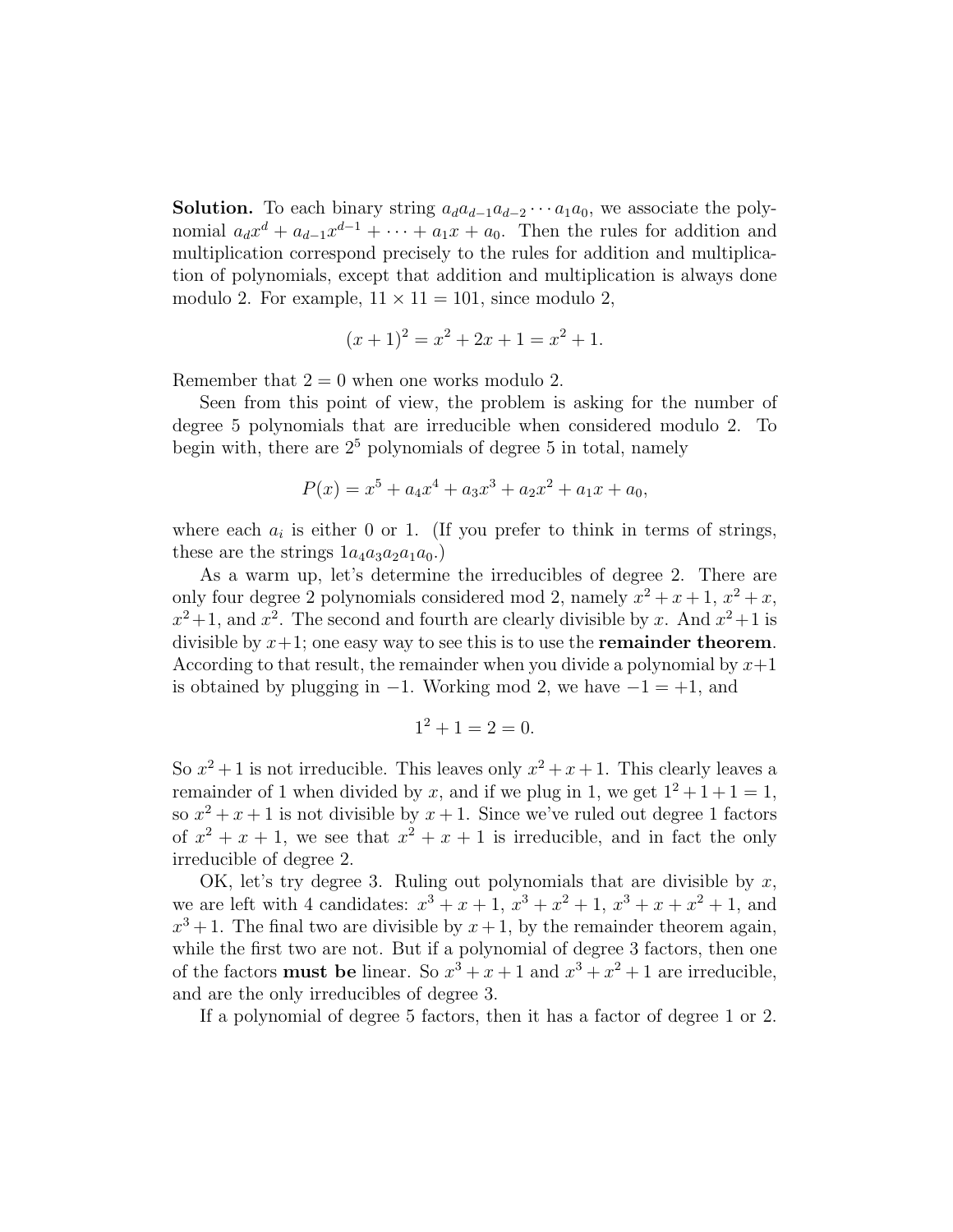We rule out degree 1 factors as above and this leaves us with eight candidates:

$$
x^5 + x^4 + x^2 + x + 1
$$
,  $x^5 + x^4 + x^3 + x + 1$ ,  $x^5 + x^4 + x^3 + x^2 + 1$ ,  $x^5 + x^3 + x^2 + x + 1$ ,  
and  $x^5 + x^4 + 1$ ,  $x^5 + x^3 + 1$ ,  $x^5 + x^2 + 1$ ,  $x^5 + x + 1$ .

If a degree 5 polynomial has no degree 1 factor, then the only way it can fail to be irreducible is if it has both a degree 2 irreducible factor and a degree 3 irreducible factor. We determined all degree 2 and 3 irreducibles above. So the only polynomials we have to cross of our list of eight are

$$
(x2 + x + 1)(x3 + x + 1) = x5 + x4 + 1
$$

and

$$
(x2 + x + 1)(x3 + x2 + 1) = x5 + x + 1.
$$

So we are left with six irreducibles of degree 5.

An advanced aside: Early in his spectacular career, Gauss came up with an exact formula for the number of polynomials of degree *n* that are irreducible modulo 2. When *n* is prime, his formula takes a particularly simple form, and predicts that the number of these polynomials is exactly

$$
\frac{2^n-2}{n}.
$$

When  $n = 5$ , Gauss's formula predicts  $\frac{2^5 - 2}{5} = \frac{30}{5} = 6$  such polynomials, in agreement with our determination above.

Problem 3 (More rectangular boxing). You may recall that on problem #15, you found that the distance from P to Q on the surface of a  $1 \times 1 \times 2$ rectangular box is  $\sqrt{8}$ . (The dashed lines in the figure below show one path that achieves this minimum.) Surprisingly, *Q* is not the point on the surface of the box which is farthest from *P*. Find the distance from *P* to the point that is farthest from *P*.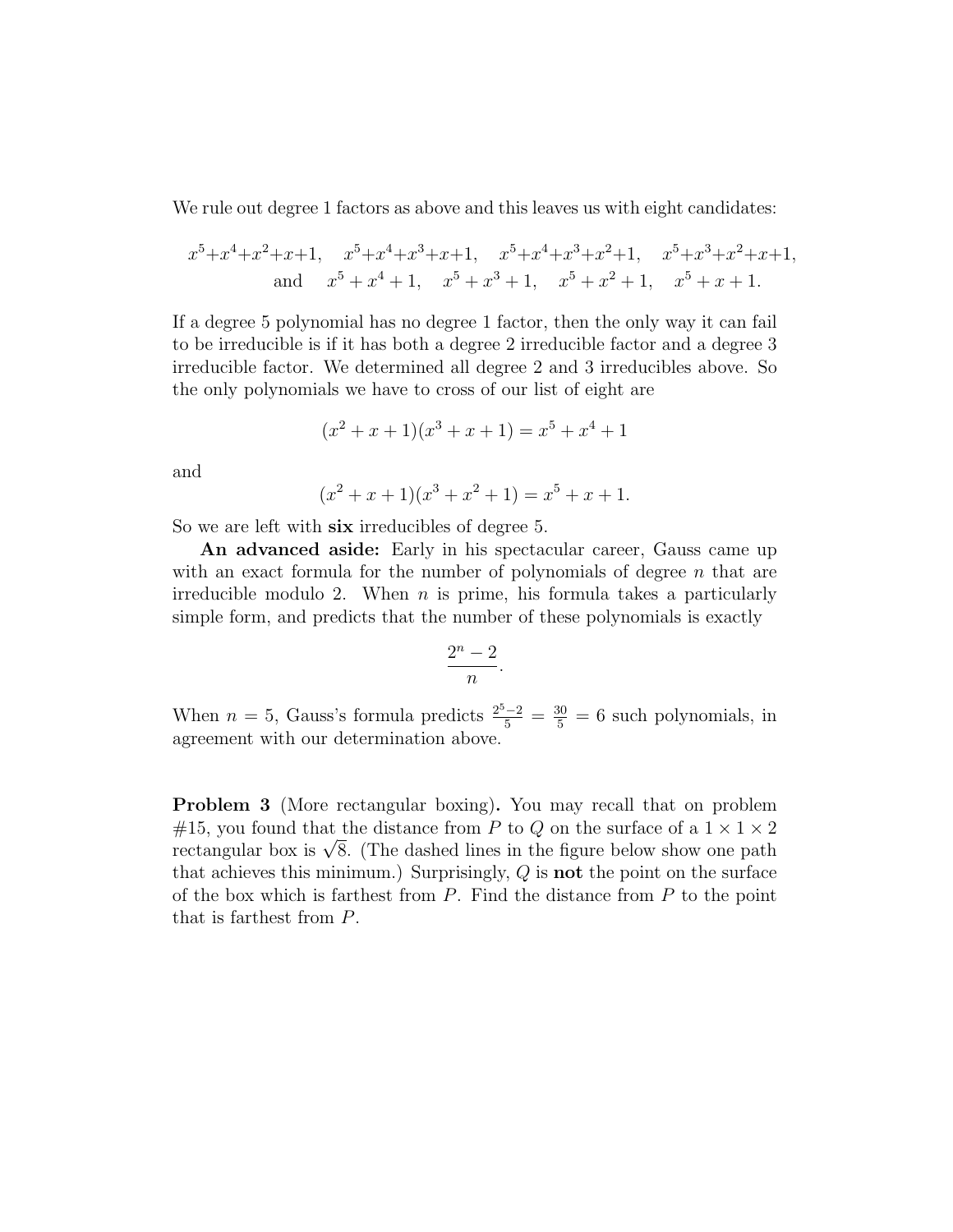

Solution. To get a feel for what's going on here, let's understand why the shortest path from *P* to *Q* has length  $\sqrt{8}$ . Draw a net, and a Euclidean circle of radius  $\sqrt{8}$  centered at *P* on the net:



(You should check that the circular arcs of radius  $\sqrt{8}$  centered at other representatives of *P* determine points that are inside the circular arc shown, and so do not lie on the circle of radius  $\sqrt{8}$ .)

When we fold this net onto the box, notice that all of the circular arcs will lie on the back of the box; i.e., in the 1 by 1 square with *Q* in a corner. Here is that square: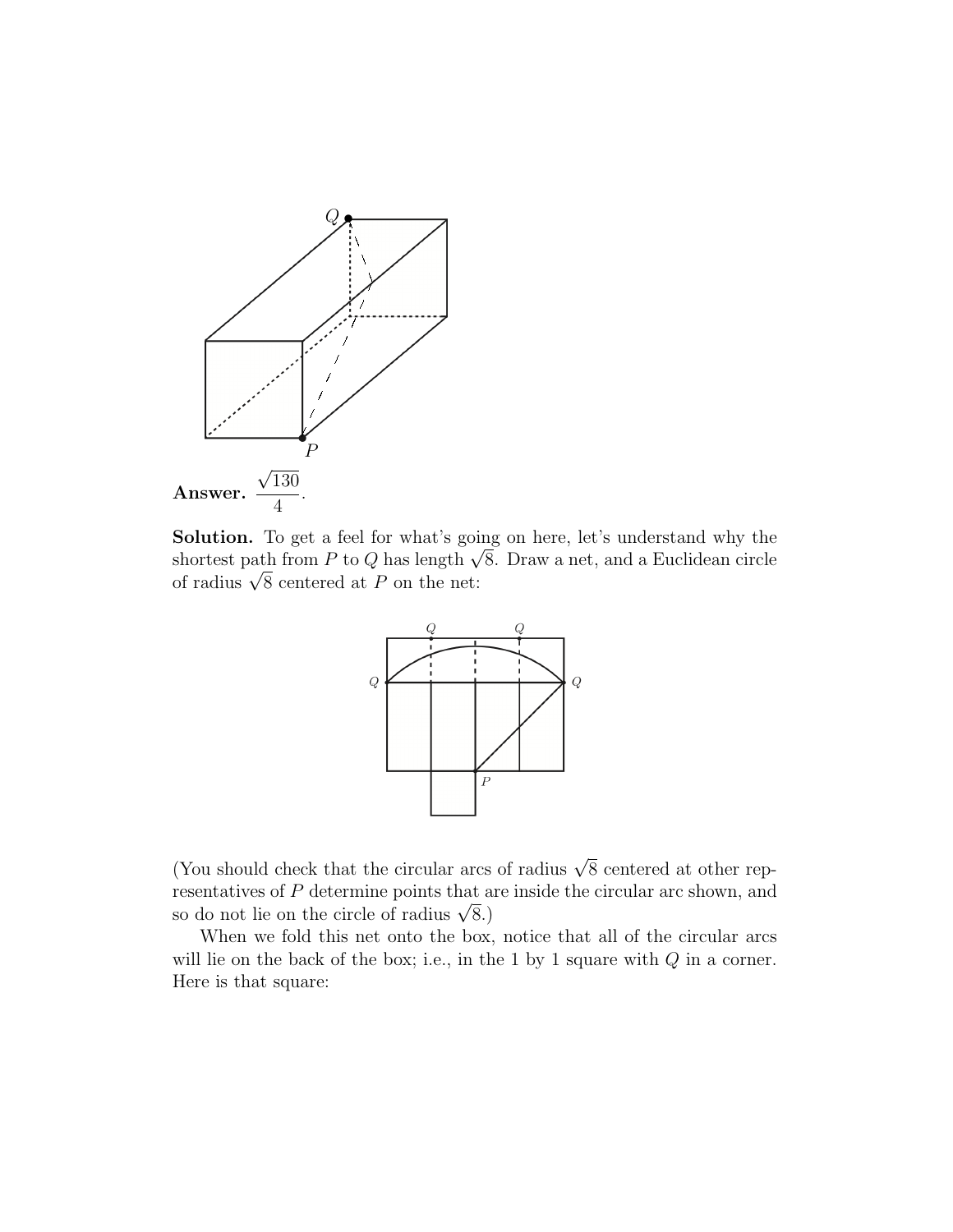

The solid lines bounding the shaded region form the circle of radius  $\sqrt{8}$ , and the shaded region is the part outside of the circle. All the rest of the box is inside the circle.

In particular — here's the unintuitive part — there are points outside this circle. In other words,  $Q$  is **not** the farthest point from  $P$  in the surface metric.

Now increase the radius *R*. The point farthest from *P* will be the point at which the circle of radius *R* centered at *P* collapses to a single point. By symmetry, that point will lie on the diagonal of the 1 by 1 square starting at *Q*. So we need to find *R* so that the points *A* and *B* shown in the diagram correspond to the same point on the surface of the box.